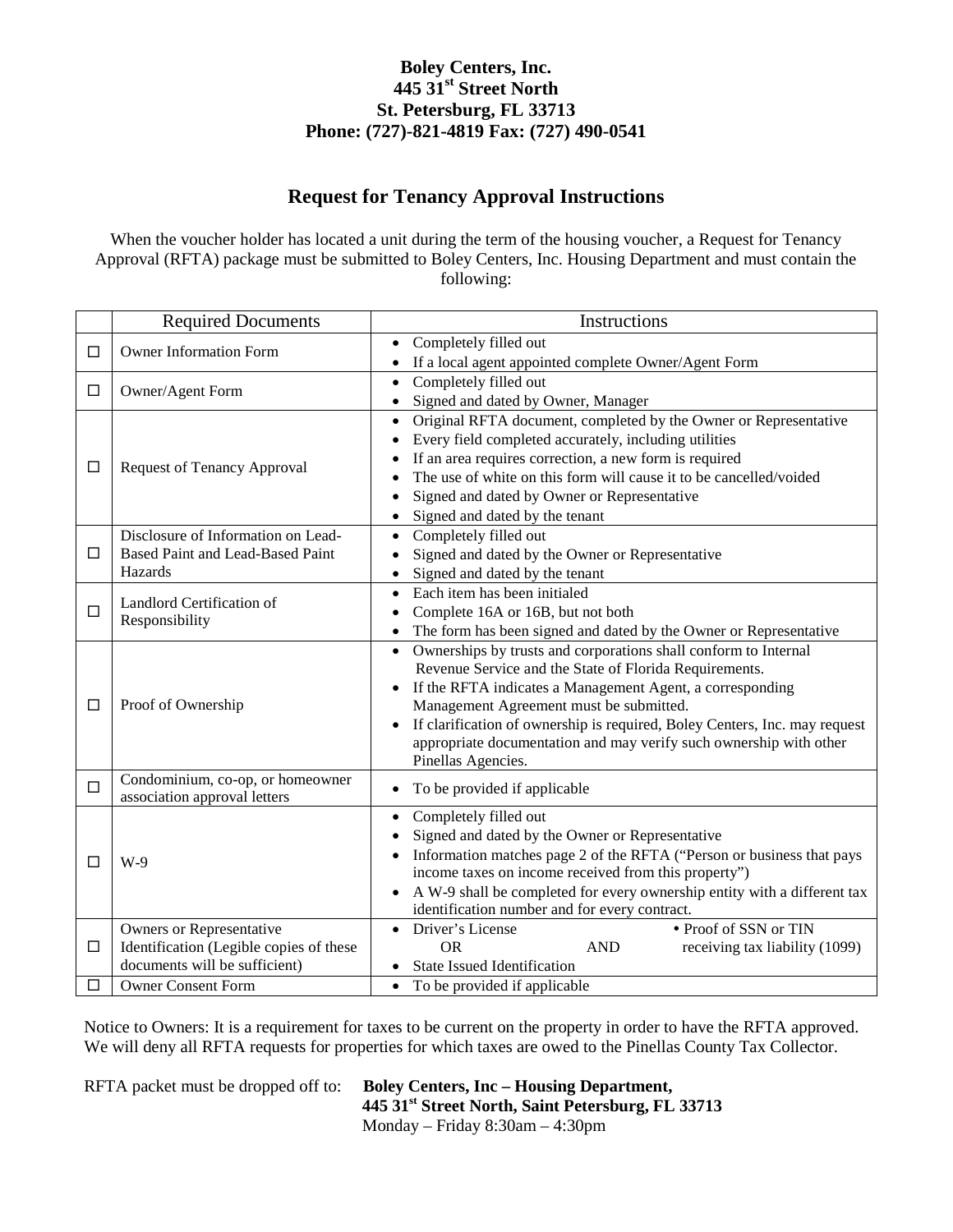### **Owner Information Form**

| Property Address (es):                                                                                                 |  |
|------------------------------------------------------------------------------------------------------------------------|--|
| <u> 1989 - Johann Stoff, deutscher Stoffen und der Stoffen und der Stoffen und der Stoffen und der Stoffen und der</u> |  |
|                                                                                                                        |  |
|                                                                                                                        |  |

# **Will you appoint a local agent to manage your property?**  $\Box$  Yes or  $\Box$  No **If yes, please fill out the attached Owner/Agent Form**

The Housing Assistance Payment check should be made payable to the following, unless I advise the Housing Authority otherwise, in writing (must match W-9):

Payee Name: \_\_\_\_\_\_\_\_\_\_\_\_\_\_\_\_\_\_\_\_\_\_\_\_\_\_\_\_\_\_\_\_\_\_\_\_\_\_\_\_\_\_\_\_\_\_\_\_\_\_\_\_\_\_\_\_\_\_\_\_\_\_\_\_\_\_\_\_\_\_\_\_

\_\_\_\_\_\_\_\_\_\_\_\_\_\_\_\_\_\_\_\_\_\_\_\_\_\_\_\_\_\_\_\_\_\_\_\_\_\_\_\_\_\_\_\_\_\_\_\_\_\_\_\_\_\_\_\_\_\_\_\_\_\_\_\_\_\_\_\_\_

Mailing Address: \_\_\_\_\_\_\_\_\_\_\_\_\_\_\_\_\_\_\_\_\_\_\_\_\_\_\_\_\_\_\_\_\_\_\_\_\_\_\_\_\_\_\_\_\_\_\_\_\_\_\_\_\_\_\_\_\_\_\_\_\_\_\_\_\_\_\_\_\_

### I HEREBY CERTIFY THAT THE INFORMATION PROVIDED ABOVE IS TRUE AND ACCURATE.

| Signature:          | Date  |
|---------------------|-------|
| Co-Owner Signature: | Date: |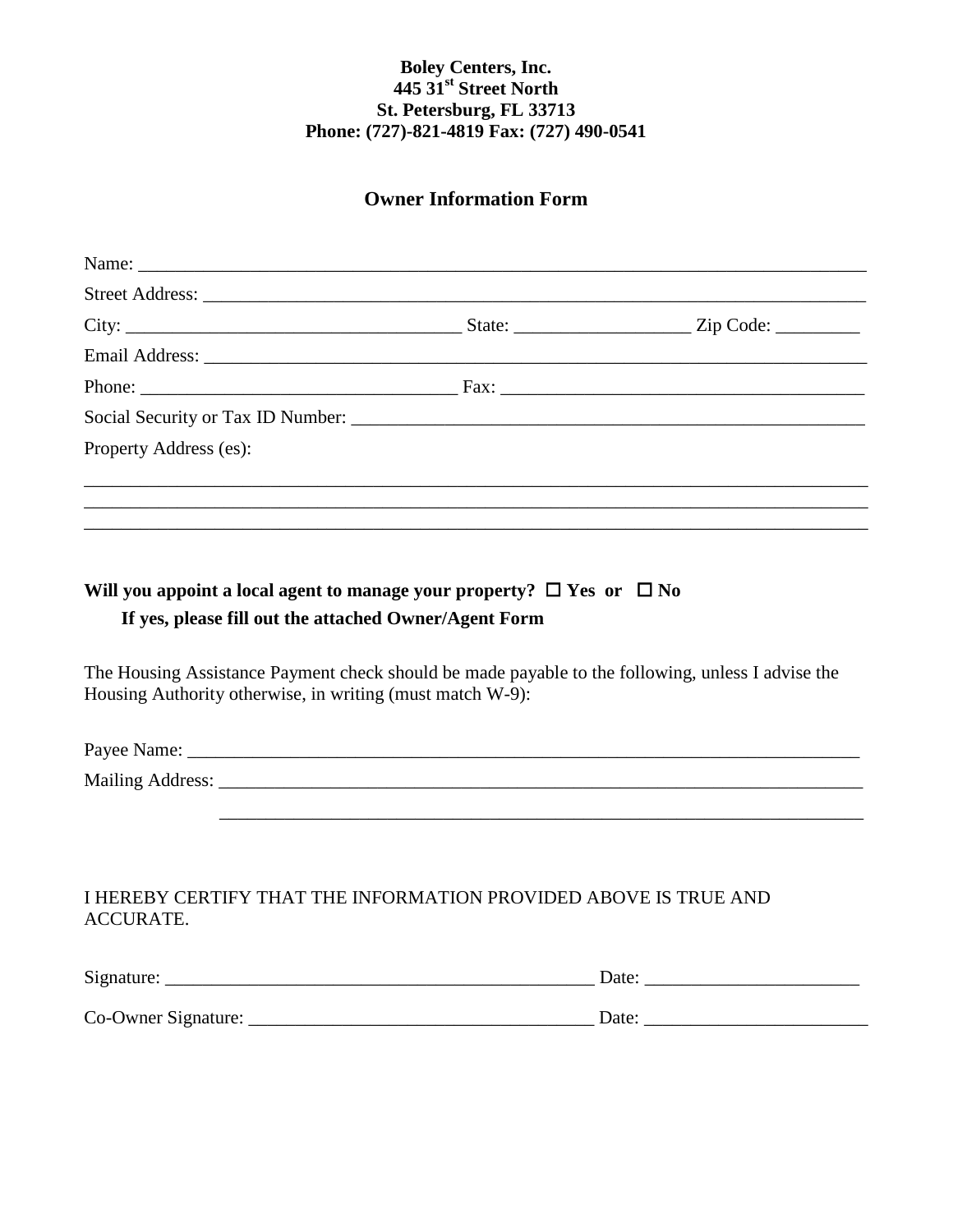## **Owner/Agent Form**

| <b>OWNER</b>                                                                                                                                                 | hereby authorize and designate                                                                                                                                                                  |  |  |  |
|--------------------------------------------------------------------------------------------------------------------------------------------------------------|-------------------------------------------------------------------------------------------------------------------------------------------------------------------------------------------------|--|--|--|
| NAME OF AUTHORIZED PERSON                                                                                                                                    | SSN or Tax ID Number                                                                                                                                                                            |  |  |  |
| To act as Agent and to sign all Leases and Contracts for tenants participating in the Housing Choice Voucher<br>Program for the properties listed below:     |                                                                                                                                                                                                 |  |  |  |
| Housing Authority otherwise, in writing:                                                                                                                     | ,我们也不能会有什么。""我们的人,我们也不能会有什么?""我们的人,我们也不能会有什么?""我们的人,我们也不能会有什么?""我们的人,我们也不能会有什么?""<br>The Housing Assistance Payment check should be made payable to the following, unless the Owner advises the |  |  |  |
| <b>Mailing Address:</b>                                                                                                                                      |                                                                                                                                                                                                 |  |  |  |
| <u> 1989 - Johann John Stone, meny ambany amin'ny fivondronan-kaominin'i Paris (no ben'ny faritr'i Nord-Amerika</u><br>the end of the year for tax purposes. | I understand that the Entity whose Social Security Number (or Tax ID Number) used will be sent a 1099 Form at                                                                                   |  |  |  |
| <b>Owner Signature</b>                                                                                                                                       | Date                                                                                                                                                                                            |  |  |  |

\_\_\_\_\_\_\_\_\_\_\_\_\_\_\_\_\_\_\_\_\_\_\_\_\_\_\_\_\_\_\_\_\_\_\_\_\_\_\_\_\_\_\_\_ \_\_\_\_\_\_\_\_\_\_\_\_\_\_\_\_\_\_\_\_\_\_\_\_\_\_

Manager Signature Date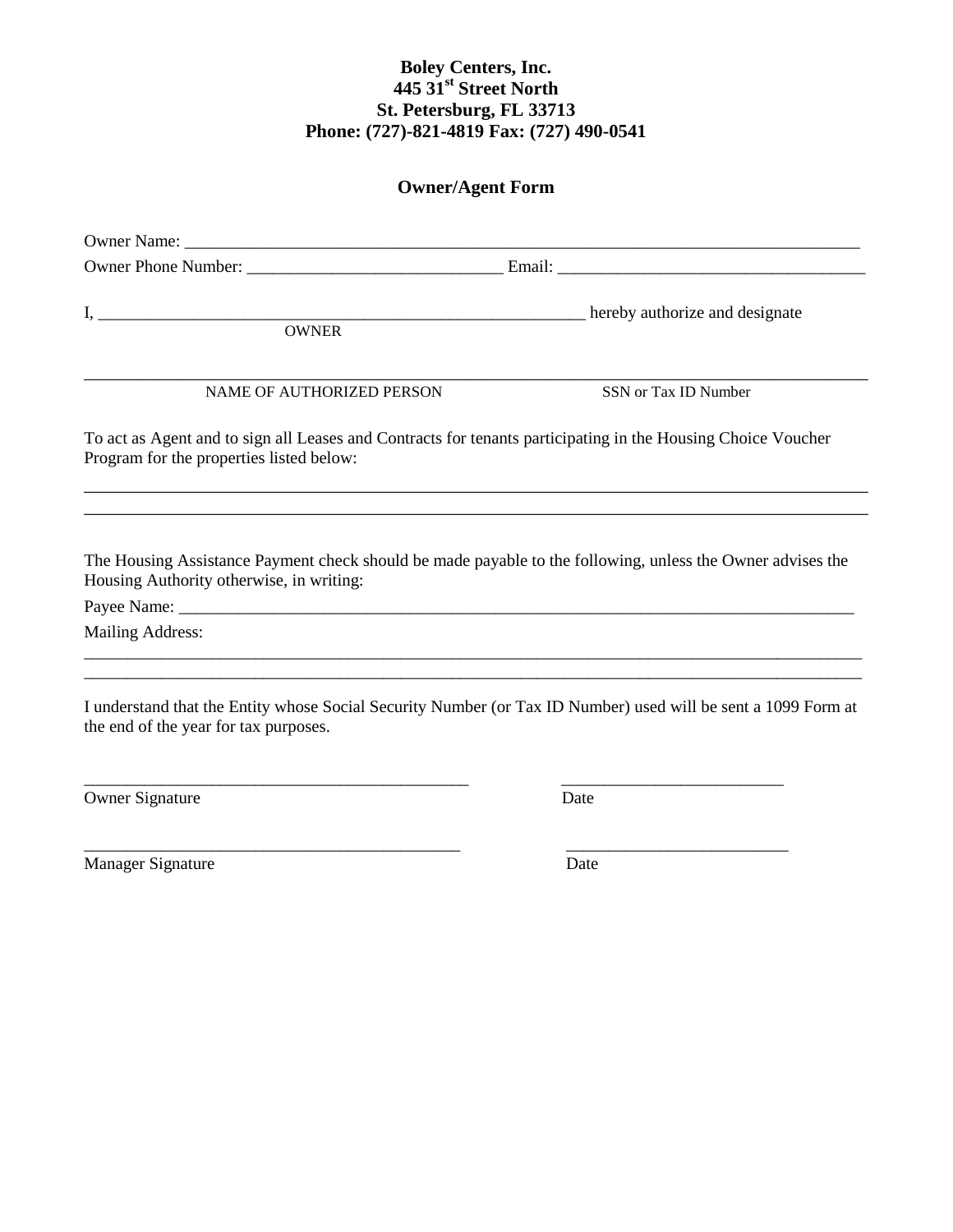### **Landlord Certification of Responsibility**

| TO: Owner/Agent        |          |
|------------------------|----------|
| <b>RE:</b> Tenant Name | -lient * |

Landlord must initial each item.

- \_\_\_\_\_1. I certify that I am the owner or the legally designated agent for the referenced unit, and that the tenant has no ownership interest in this dwelling unit.
- 2. I understand that I must comply with equal opportunity requirements.
- \_\_\_\_\_3. I understand that I should carefully screen the family for suitability for tenancy, including the family's background with respect to such factors as rent and utility payment history, caring for unit and premises, respecting the rights of others to the peaceful enjoyment of their housing, and drug-related and criminal activity that is a threat to the life, safety, or property of others.
- \_\_\_\_\_4. I understand that I may collect a security deposit from the tenant that is not in excess of private market practice, or in excess of amounts that I charge to unassisted tenants.
- \_\_\_\_\_5. I understand my obligation to offer a lease to the tenant and that the lease may not differ in form or content from any other lease that I am currently using for any unassisted tenants. I understand that it is my responsibility to ensure that my lease complies with state and local law. Boley Centers Housing Program ("BCHP") will only review my lease to ensure that the United States Department of Housing and Urban Development ("HUD") required items are addressed.
- \_\_\_\_\_6. I understand that the family members listed on the Housing Assistance Payments Contract are the only individuals permitted to reside in the unit. I understand that BCHP and I must grant prior written approval for other persons to be added to the household (except for the birth, adoption, or court-awarded custody of a child). I understand that I am not permitted to live in the unit while I am receiving housing assistance payments.
	- \_\_\_\_\_7. I agree to comply with all requirements contained in the lease, tenancy addendum, Housing Assistance Payments Contract, parts A, B, and C. I understand that it is imperative that I fully understand the terms and conditions of the lease, tenancy addendum, and the HAP Contract.
- \_\_\_\_\_8. I certify that I (including a principal or other interested party) am not the parent, child, grandparent, grandchild, sister, or brother of any member of the family. If I am related, I have received written notification from BCHP that it will approve rental of the unit, notwithstanding such relationship, to provide reasonable accommodation for a family member who is a person with disabilities.
- \_\_\_\_\_9. I understand that if I fail to execute the HAP contract and/or other required documents in the timeframe set by BCHP, the approval of the tenant's authorization to move-in may be voided. Should the transaction be voided by BCHP, I understand that I will not receive HAPs, or late payments.
- \_\_\_\_10. I acknowledge that HAPs are considered paid on the date the check is issued.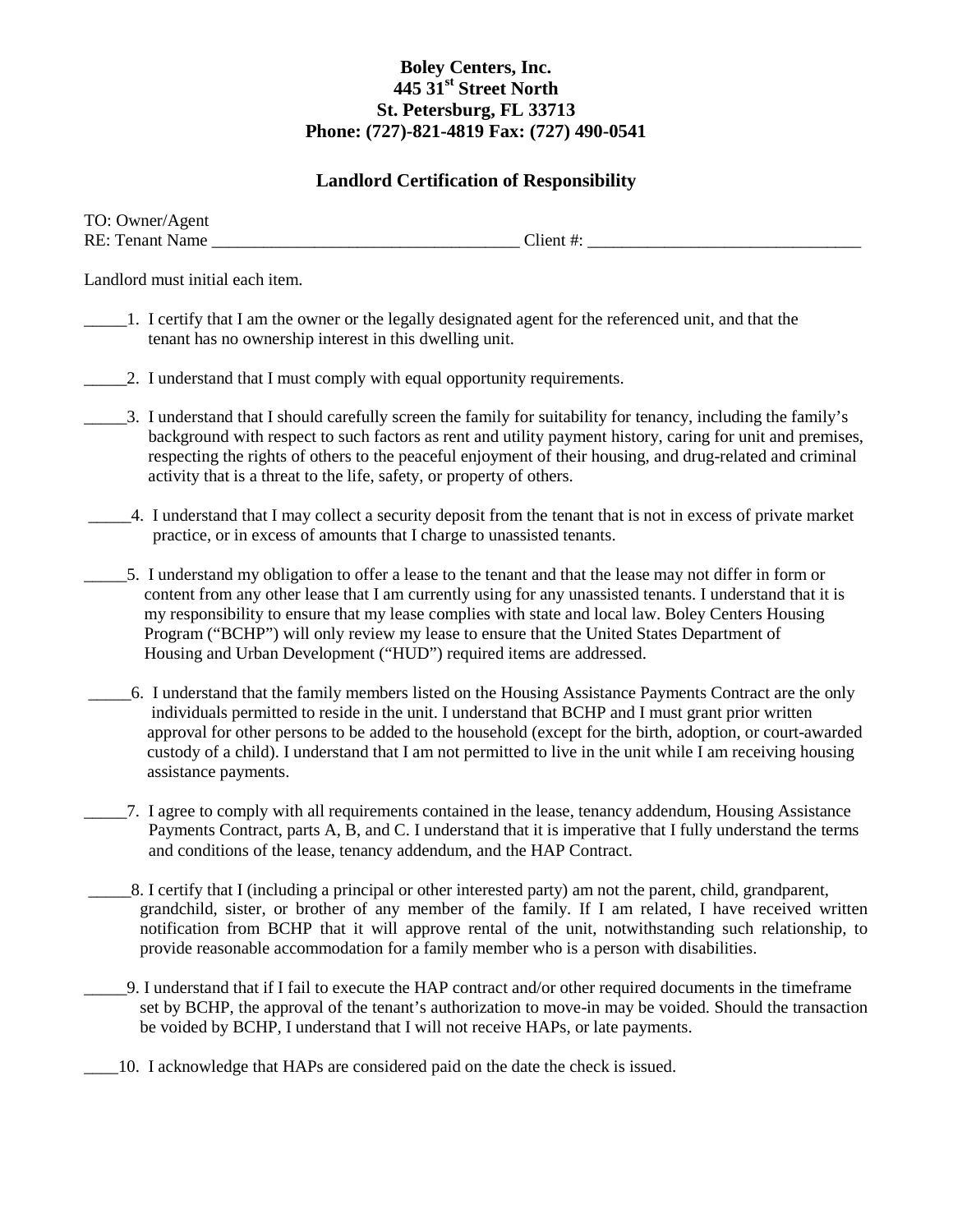- \_\_\_\_11. I understand that BCHP has the right to recoup HAPs paid erroneously by withholding payment owed to me, including HAPs for other tenants or through other assisted housing programs administered by BCHP. Should there be no other valid Section 8 contracts, I must repay BCHP upon receipt of an overpayment notice.
- \_\_\_\_12. I understand that I must submit to the tenant for their consideration and to BCHP for their review any new lease or lease revision a minimum of sixty (60) days in advance of the effective date of the lease/ revision.
- \_\_\_\_13. I understand that I must provide BCHP with a written request for any rent increase a minimum of sixty (60) days in advance of the increase and in accordance with the provisions of the lease and HAP Contract.
- \_\_\_\_14. I understand that the tenant's portion of the contract rent is determined by BCHP and that it is illegal to charge any additional amounts for rent or any other item not specified in the lease which has not been specifically approved by BCHP.
- \_\_\_\_15. I understand that BCHP may deny or terminate participation, if I have a history of being abusive towards BCHP staff or program participants.
- \_\_\_\_16. I understand that I may not assign the HAP Contract to a new owner without the prior written consent of BCHP and that I must complete and sign the BCHP Change of Ownership Form within ten (10) days of the contemplated transfer/assignment in order to have the Housing Assistance Payments (HAP) transferred to the new owner, agent, or entity. I further understand that my failure to timely notify BCHP and/or any unauthorized transfer/assignment constitutes a breach of the HAP subject to immediate termination, recovery of any outstanding overpayments or any other relief that may be sought against the Owner by BCHP and/or HUD.
- \_\_\_\_17. I understand that I must advise BCHP and the tenant, in writing, within fifteen (15) days of being notified of pending foreclosure of this property.
- \_\_\_\_18. I understand my obligations in compliance with the Housing Assistance Payments Contract to perform necessary maintenance so the unit continues to comply with Housing Quality Standards.
- \_\_\_\_19. I understand that should the assisted unit become vacant, I am responsible for notifying BCHP immediately in writing. I also understand that the HAP Contract and payment will terminate immediately.
- \_\_\_\_20. I understand that I should attempt to resolve disputes between the tenant and me and contact BCHP, in writing, only in serious disputes that we are unable to resolve.
- \_\_\_\_21. I understand that I must provide the tenant and BCHP with a written notice specifying the grounds for termination of tenancy, at or before the commencement of the eviction action and a copy of the eviction notice and to comply with all State and local eviction procedures.
- \_\_\_\_22. I acknowledge that I have been briefed on the Housing Choice Voucher Program. I understand that my failure to fulfill the above may result in the withholding, abatement, or termination of housing assistance payments for the contract unit or another unit; and/or being barred from participating in BCHP's housing programs.
- \_\_\_\_23. I understand that I must notify BCHP immediately in writing of a change in my mailing address. Failure to do so may interrupt correspondence such as deficiency repair letters and may delay mail delivery or electronic transfer of rental assistance payments.
- 24. I acknowledge that I have have not as of the date of this certification been convicted of a felony during the past ten (10) years or that an officer, director, or executive of the entity entering into a